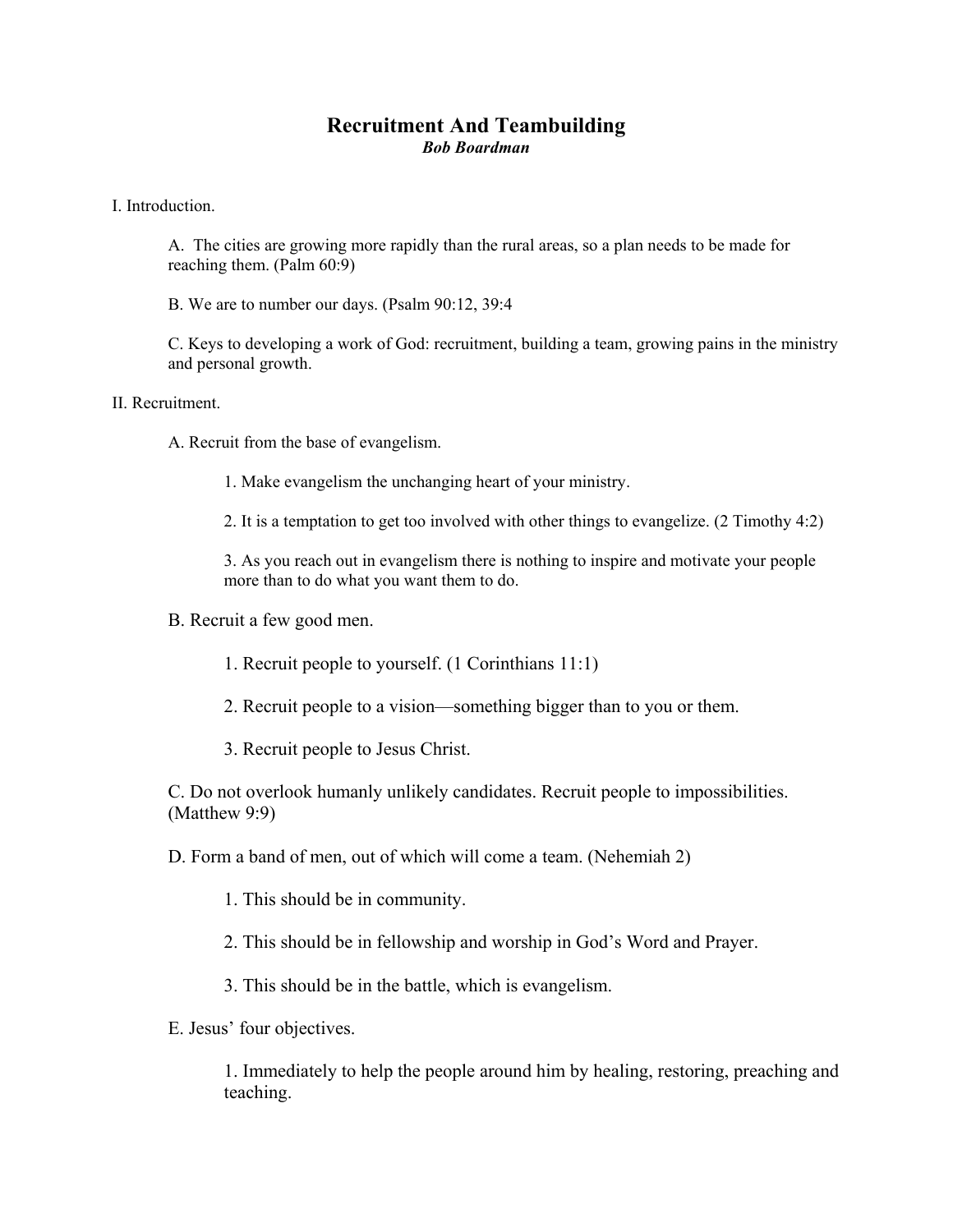2. Short range to die for the sins of the people and to rise from the dead.

3. Long range to leave behind a multiplying group.

4. Finally to return to earth again and to usher in a new heaven and a new earth.

F. Only God gives men and women. (John 17)

III. Building a team.

A. We can really get busy and not accomplish much, thus we need to reprioritize often. (1 Kings 20:40)

B. Make man-to-man the heart of your ministry.

1. This is the key to preventing a team from becoming a cold organization.

- 2. It is the counterbalance to using men's souls instead of caring for them.
- 3. It is the embodiment of the principle of the worth of the individual.

C. Help men discover and develop their own gifts.

D. Concentrate on three or four men.

- 1. Be prayerful in selecting these.
- 2. Be impartial in sharing your time.
- E. Believe in people despite their limitations. (John 1:42)
- F. Do not promote people on the basis of potential but only after proven. (1 Timothy 3:6)
- G. Learn to clearly communicate your vision.

1. The quality of communication may be your greatest asset.

2. Try to over-communicate rather than under-communicate. Whatever can be understood will be understood.

H. Put highest priority on team unity. (Psalm 133, John 13:34-35, John 17, Ephesians 4:3)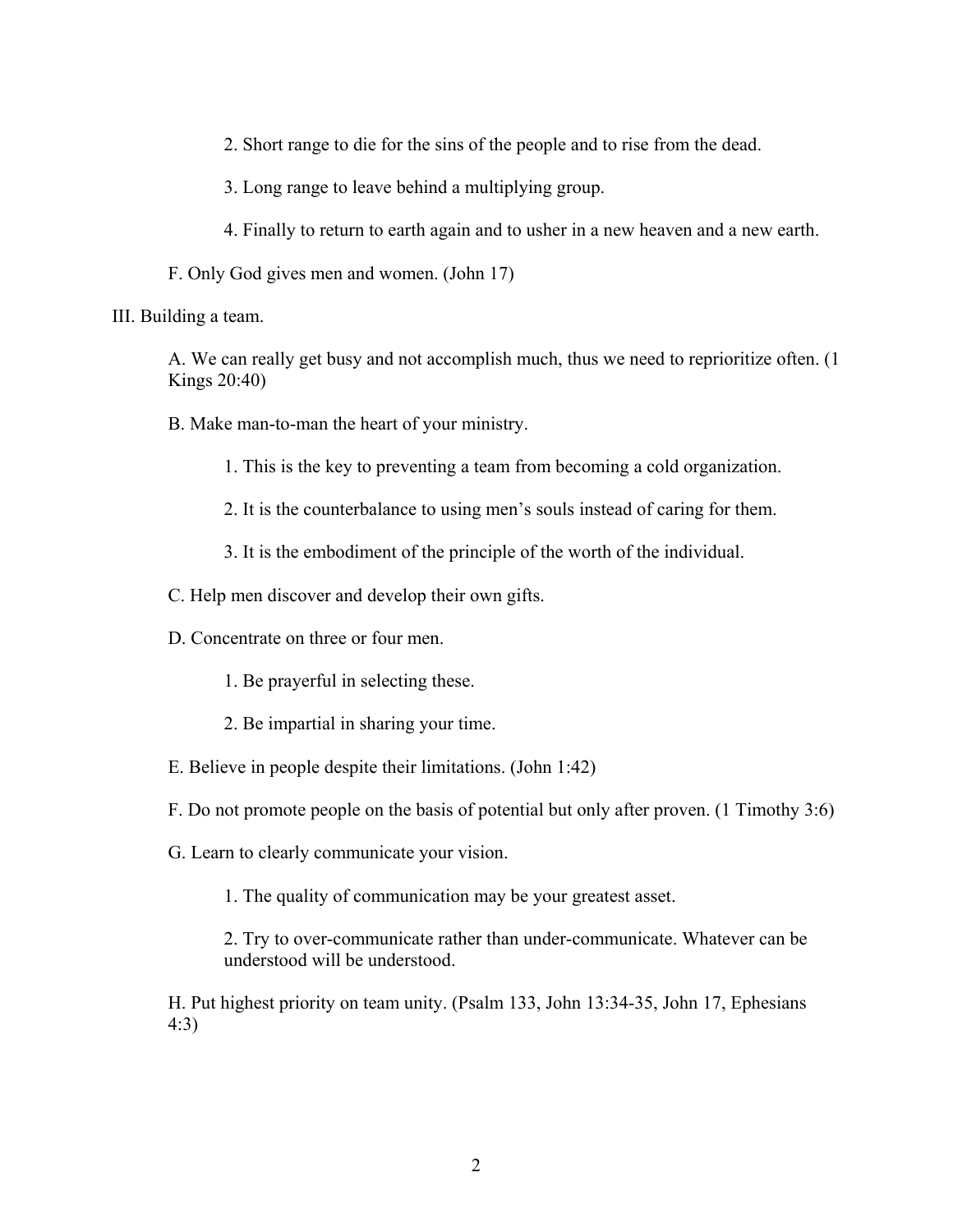## IV. Growing pains.

A. Every Servant of God will spend time in the universe.

1. This is to find out whether the person believes that God can really provide "a table" in the wilderness. (Psalm 78:19)

2. Moses, David and Jacob had preparatory periods.

3. These periods can involve the loss of a loved one, loss of a special relationship, failure in the ministry, having friends become enemies (Psalm 55:12-14), an illness physical or emotional and waiting upon God

B. Expect opposition, enemies, and sin from within the team and without.

1. One must be a diligent intercessor because of this.

2. Sin: we never arrive until we are home with the Lord.

3. Suffering: you are appointed to suffer if you are to grow and mature in the Lord Jesus Christ. (Philippians 1:29, 3:10)

4. Self control is developed through gratitude for diversity.

C. Expect leadership differences. (Acts 16:31-41)

- 1. Most differences can be worked out.
- 2. Some differences may take years.
- 3. Do we not learn lessons from those who stand against us?
- D. Recognize your greatest enemy. It is you and always will be.
- E. Confess your sins to one another. (James 5:16)
	- 1. The confession of sin is the conquest of self, which gives spiritual authority.
	- 2. This is the road to humility and God will honor it.
- F. Failure is the stepping stone to success. (Proverbs 24:16)
- G. Deal with problems.
	- 1. Do not pretend they will go away if you ignore them.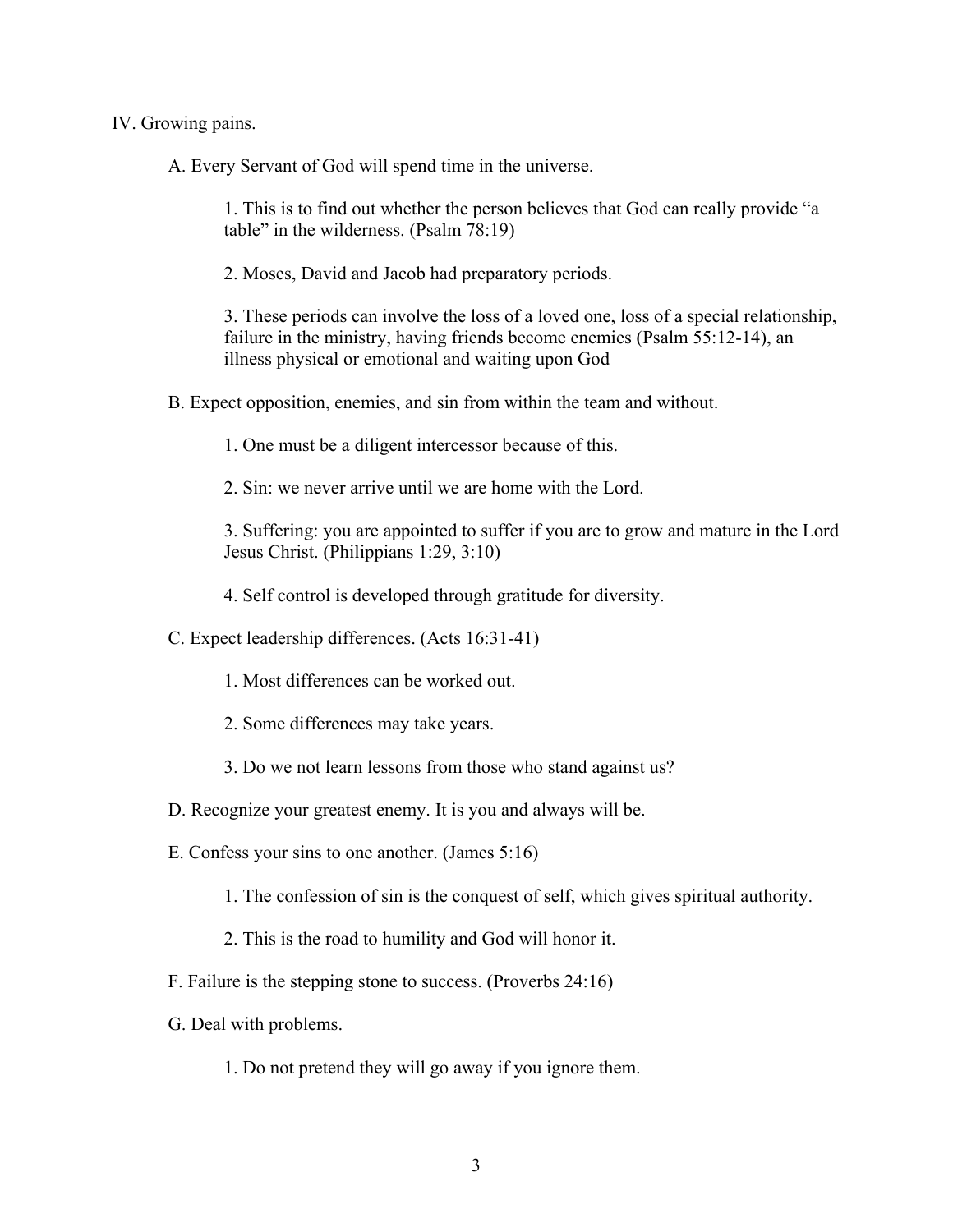- 2. Deal with problems and raise up leaders. (Titus 1:12)
- 3. Your greatest opportunities are cleverly disguised as insurmountable problems.

V. Personal growth.

- A. Put Christ's love and the cross before self and ministry.
- B. Only the love of Christ can motivate us. (2 Corinthians 7:14)
- C. Desire to be a man or woman of God. (1 Timothy 3:1)
- D. Stress character development over ministry skill. (1 Timothy 3, Titus 1)
	- 1. Your life is the fifth Gospel.
	- 2. You are a letter written to all men. (2 Corinthians 2:2-3)
- E. The glory of God must be one's chief end. (1 Corinthians 10:31)
- F. Learn to ask questions.
- G. Exalt, study and personally apply the Word of God. (Ezra 7:10)
- H. Learn to be a thankful person. (1 Timothy 2:1-2)
	- 1. It is being filled by the Spirit. (Ephesians 5:18-21)
	- 2. It exhibits trust unto God.
- I. Maintain a clear conscience before God and man.
	- 1. This is the best anecdote to pride.
	- 2. It helps us to discern the call of God. (Acts 24:16)
	- 3. It enables us to be holy before God. (1 Timothy 2:8)